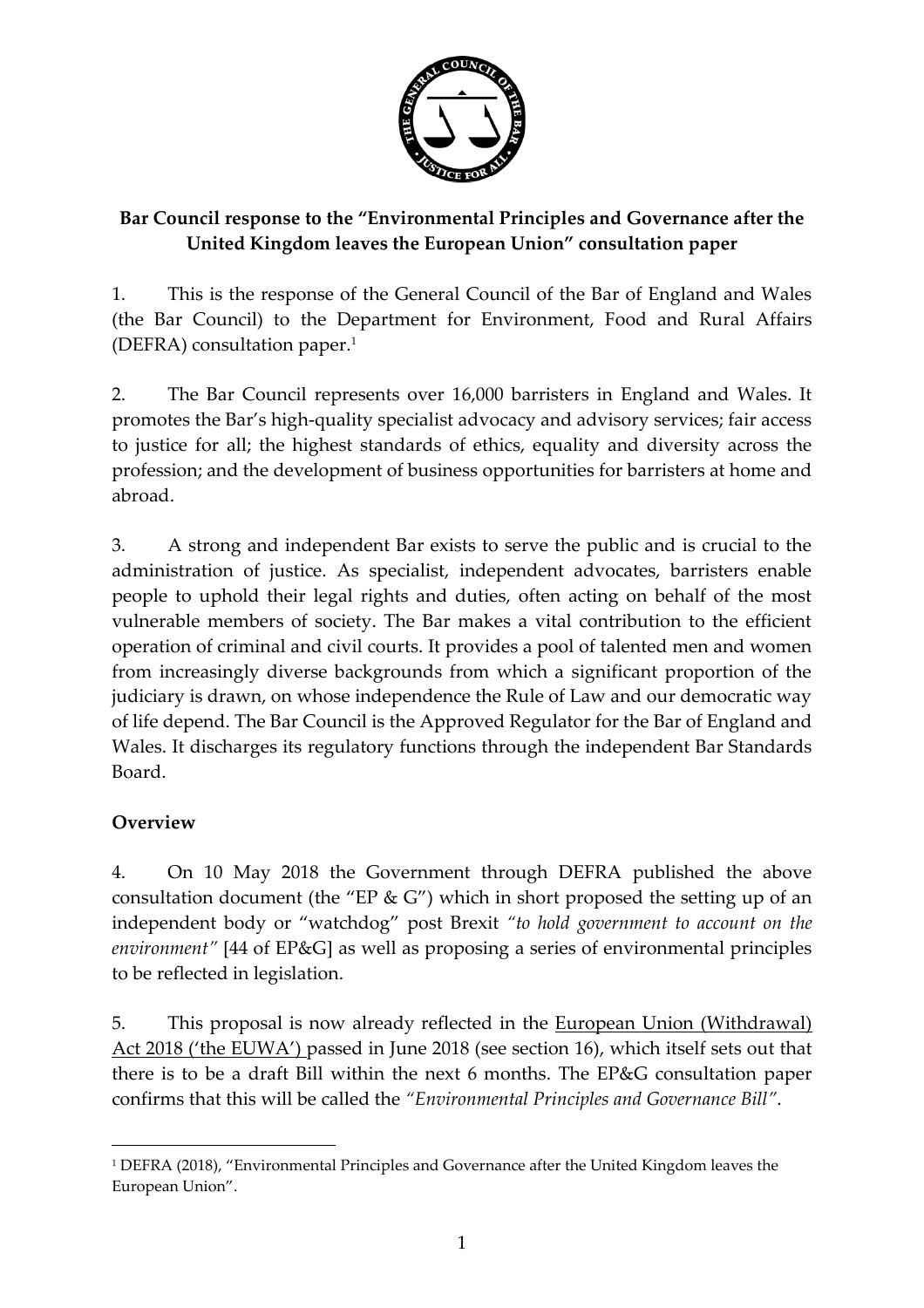

6. The Bar Council's primary concern is to ensure that the provisions meet the Bar Council's overarching interests:

(1) Promoting access to justice for all;

(2) Clarity in legislative drafting;

(3) Advising on matters related to the rule of law

7. Many of the consultation questions are specialist environmental law and practice matters, in which the Bar Council does not seek to duplicate or contradict the specialist opinion offered by such bodies as UKELA.

8. The approach the Bar Council has adopted therefore is to consider briefly the proposed watchdog and how its proposed role compares with the current role of the EU Commission which it is – in effect – supposed to replace.

9. This paper also considers the implications of the proposed list of principles in legislative form together with a duty to publish a statement of policy in relation to the application and interpretation of those principles and a duty "*which ensures that Ministers of the Crown must have regard*" to these principles in certain circumstances which themselves will be set out in legislation.

10. The questions are then listed and any appropriate responses which lie within the Bar Council's remit are briefly listed.

11. In general terms, the Bar Council supports the proposals to have a body that continues the supervisory role of the EU Commission and enforcement powers which may eventually lead to action before the CJEU, as well as continuity and maintenance of existing legal obligations and controls beyond Brexit. In relation to this consultation, the Bar Council considers that the maintenance of rights of access to environmental information and environmental justice set out exiting EU Directives and reflecting the Convention on Access to Information, Public Participation in Decision-Making and Access to Justice in Environmental Matters ('the Aarhus Convention') are of specific importance.

12. Given that legislation was passed during the consultation itself which confirms that the two key matters the subject of the consultation will occur i.e. the creation of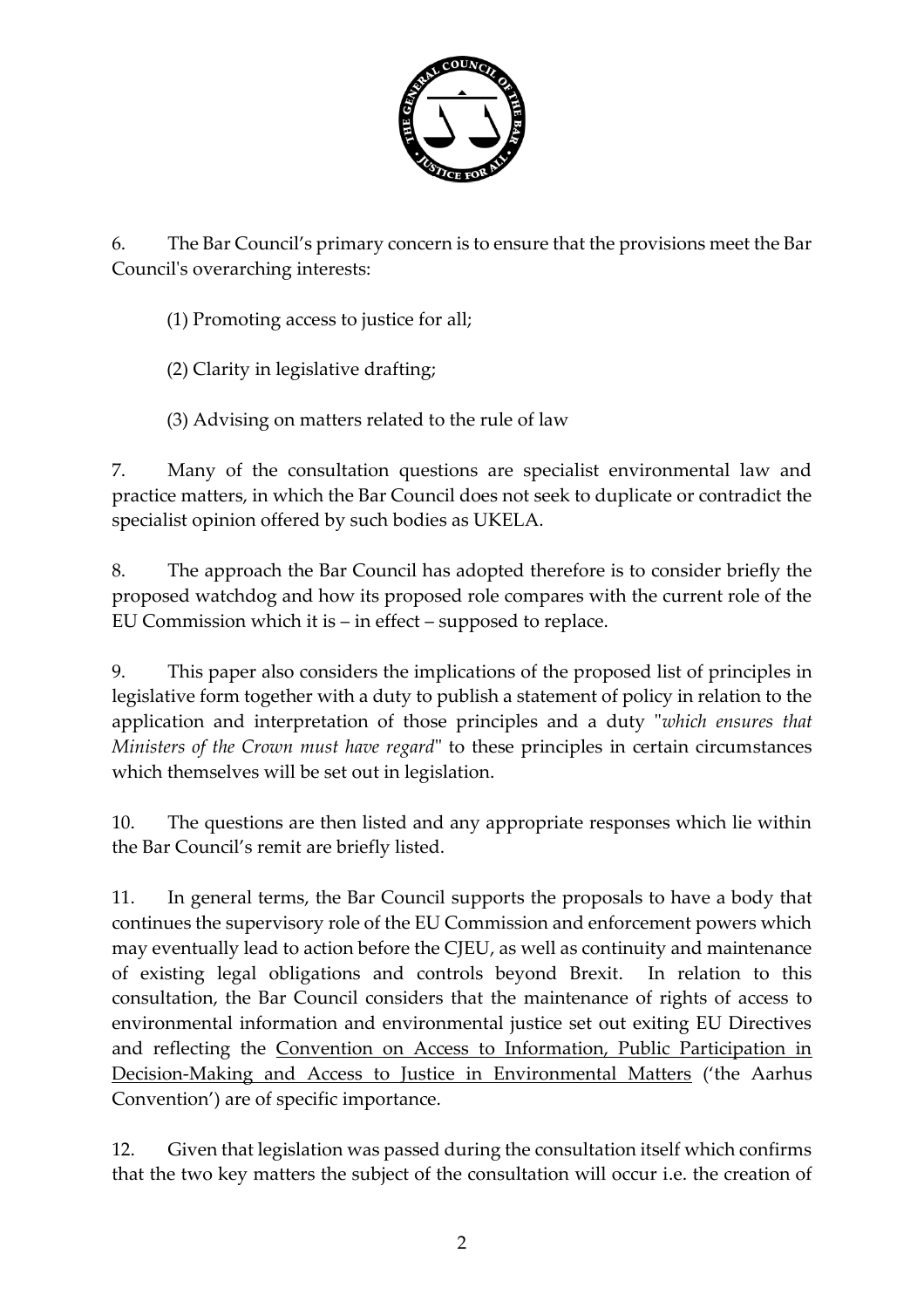

some form of watchdog and that there will be a set of legal environmental principles published to which regard must be had, the Bar Council will focus its comments on those matters that are being left to subsequent legislation.

#### *Section 16 of the EUWA*

13. For completeness, s16 of the EUWA *"Maintenance of environmental principles etc"* provides as follows:

*(1) The Secretary of State must, within the period of six months beginning with the day on which this Act is passed, publish a draft Bill consisting of—*

*(a) a set of environmental principles,*

*(b) a duty on the Secretary of State to publish a statement of policy in relation to the application and interpretation of those principles in connection with the making and development of policies by Ministers of the Crown,*

*(c) a duty which ensures that Ministers of the Crown must have regard, in circumstances provided for by or under the Bill, to the statement mentioned in paragraph (b),*

*(d) provisions for the establishment of a public authority with functions for taking, in circumstances provided for by or under the Bill, proportionate enforcement action (including legal proceedings if necessary) where the authority considers that a Minister of the Crown is not complying with environmental law (as it is defined in the Bill), and*

*(e) such other provisions as the Secretary of State considers appropriate.*

*(2) The set of environmental principles mentioned in subsection (1)(a) must (however worded) consist of—*

*(a) the precautionary principle so far as relating to the environment,*

*(b) the principle of preventative action to avert environmental damage,*

*(c) the principle that environmental damage should as a priority be rectified at source,*

*(d) the polluter pays principle,*

*(e) the principle of sustainable development,*

*(f) the principle that environmental protection requirements must be integrated into the definition and implementation of policies and activities,*

*(g) public access to environmental information,*

*(h) public participation in environmental decision-making, and*

*(i) access to justice in relation to environmental matters."*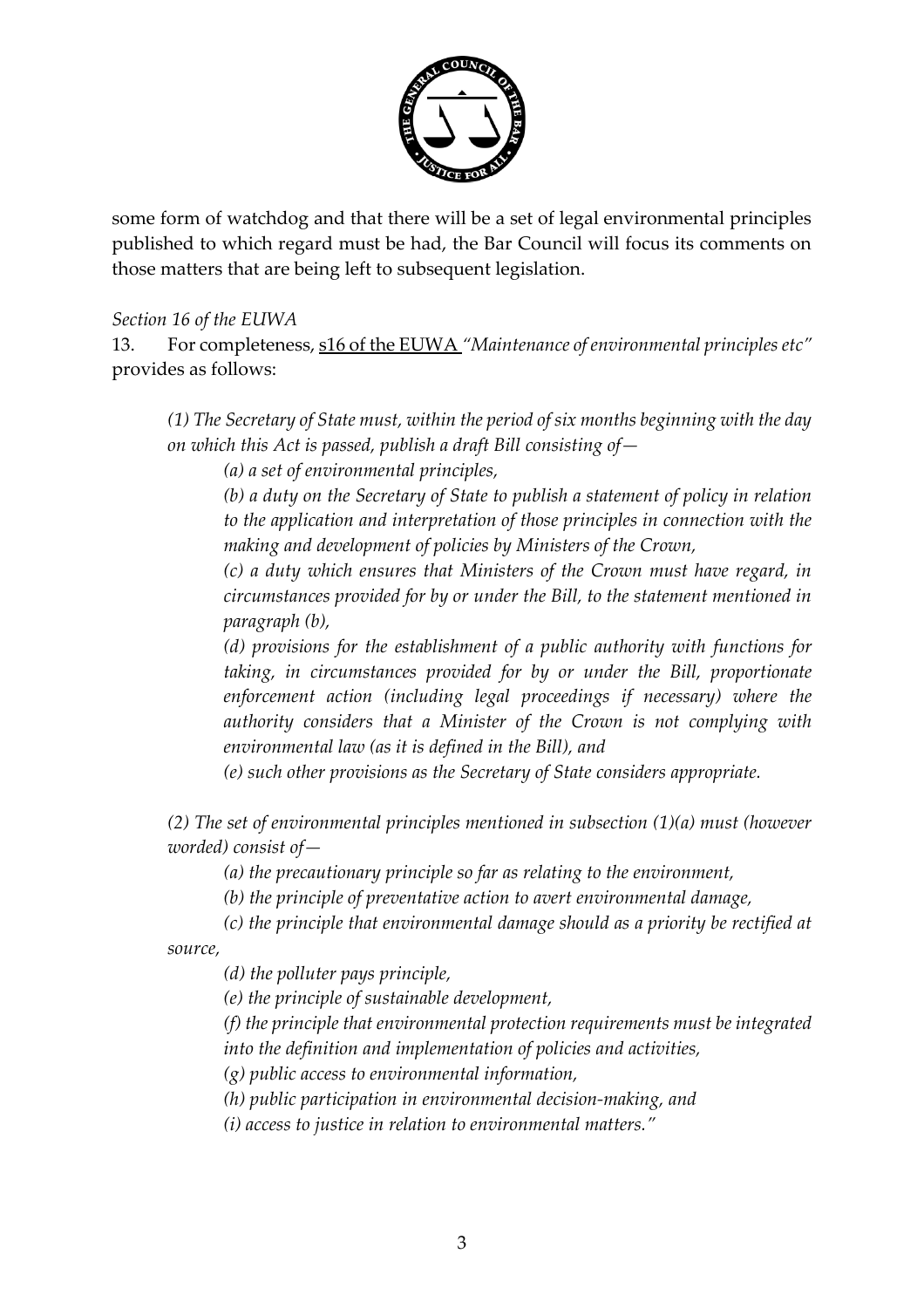

#### **PART 1: Environmental principles**

**Question 1: Which environmental principles do you consider as the most important to underpin future policy-making?** 

**Question 2: Do you agree with these proposals for a statutory policy statement on environmental principles (this applies to both Options 1 and 2)?**

**Question 3: Should the Environmental Principles and Governance Bill list the environmental principles that the statement must cover (Option 1) or should the principles only be set out in the policy statement (Option 2)?**

14. In light of the above at s.16(2) the Bar Council has nothing to add in answer to Q1  $\&$  2 other than to note the principles now include at (g) (h) and (i) a reflection of the Aarhus Convention albeit that upholding or according with a 'principle' as opposed to upholding and enforcing/claiming a 'right' might appear to be a weakening of the existing rights under the convention and the EU directives.

15. The Bar Council therefore strongly urges maintenance of the full force of such rights and urges clarity in the Bill as to the nature of these principles and the force which they will have.

16. With regard to the two options as to how the principles ought to be reflected in future in the Bill, it is the Bar Council's view – in accordance with the above comments – that some of these 'principles' are currently enforceable rights, meaning that option 1 is preferred, together with further clarity on the face of the legislation as to the full force of these principles. Clarifying the relevance, force and weight of any policy statements relating to the principles in any decision-making process will also be an important aspect of this future regime.

# **PART 2: Accountability for the environment QUESTIONS 4 – 14 (see below)**

#### **Proposed Environmental "Watchdog**" **compared with Commission**

17. In July 2017, the UK Environmental Law Association (UKELA) produced a briefing paper through the auspices of its Brexit Task Force entitled *"Brexit and Environmental Law – Enforcement and Political Accountability Issues"* ('the UKELA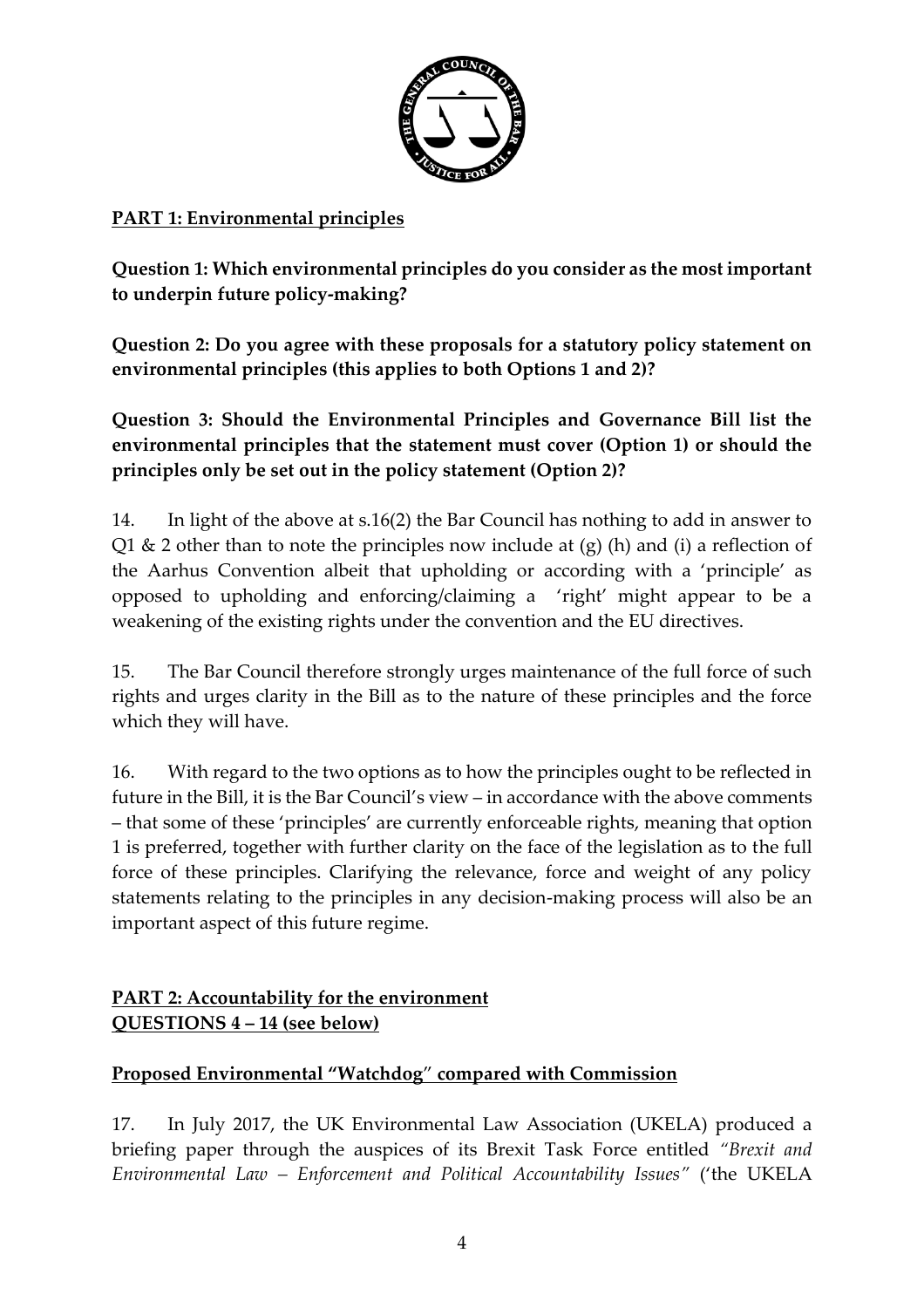

briefing paper'). At its heart was UKELA's recognition that, post-Brexit, the *"environment is in a distinctive and potentially vulnerable position compared to other areas of law where there are more clearly defined legal and economic interests. The environment is often unowned, and environmental harms diffusely spread, placing a special responsibility on government and other public bodies to comply with their own obligations to ensure the protection of the environment"*.

18. This issue arises in particular (as noted in the EP & G consultation) as a consequence of the loss of the supervisory role of the EU Commission which employs distinctive enforcement powers which may eventually lead to action before the CJEU and can then impose financial penalties on Member States.

19. The UKELA briefing paper essentially highlighted that the Government's earlier stated intention – that legal accountability through existing national mechanisms, including judicial review, would suffice to ensure *"the whole body of existing EU environmental law continues to have effect in UK law"* as set out in the White Paper – failed to address or reflect the Commission's role.

#### *Commission's and EEA role in Environmental matters*

20. The Commission inter alia monitors the extent to which Member States comply with the commitments they have made under EU laws and can employ distinctive enforcement powers under Art 258 Treaty of the Functioning of the European Union (TFEU). This is achieved by means of a formal notice from the Commission that they consider the Member State is in breach of its obligations, followed by a Reasoned Opinion, and finally application to the Court of Justice of the European Union (CJEU). Since the Maastricht Treaty amendments, the CJEU has power to impose a financial penalty on a Member State that does not comply with its judgments, a power that was promoted by the British Government at the time.

21. As emphasised in the UKELA briefing paper and the EP&G, whilst these enforcement powers of the have applied to all areas of EU law, the Commission has been especially active in the environmental field – in 2015, the highest number of infringement actions were opened in the environmental field. This is said to be largely because, compared with other fields (such as competition law, employment rights, internal market), the environment is in a different position. The "environment" may be unowned, and while environmental organisations are committed to promote the general interest of the environment they vary in strength and coverage and cannot be expected to take on the role of systematic enforcement.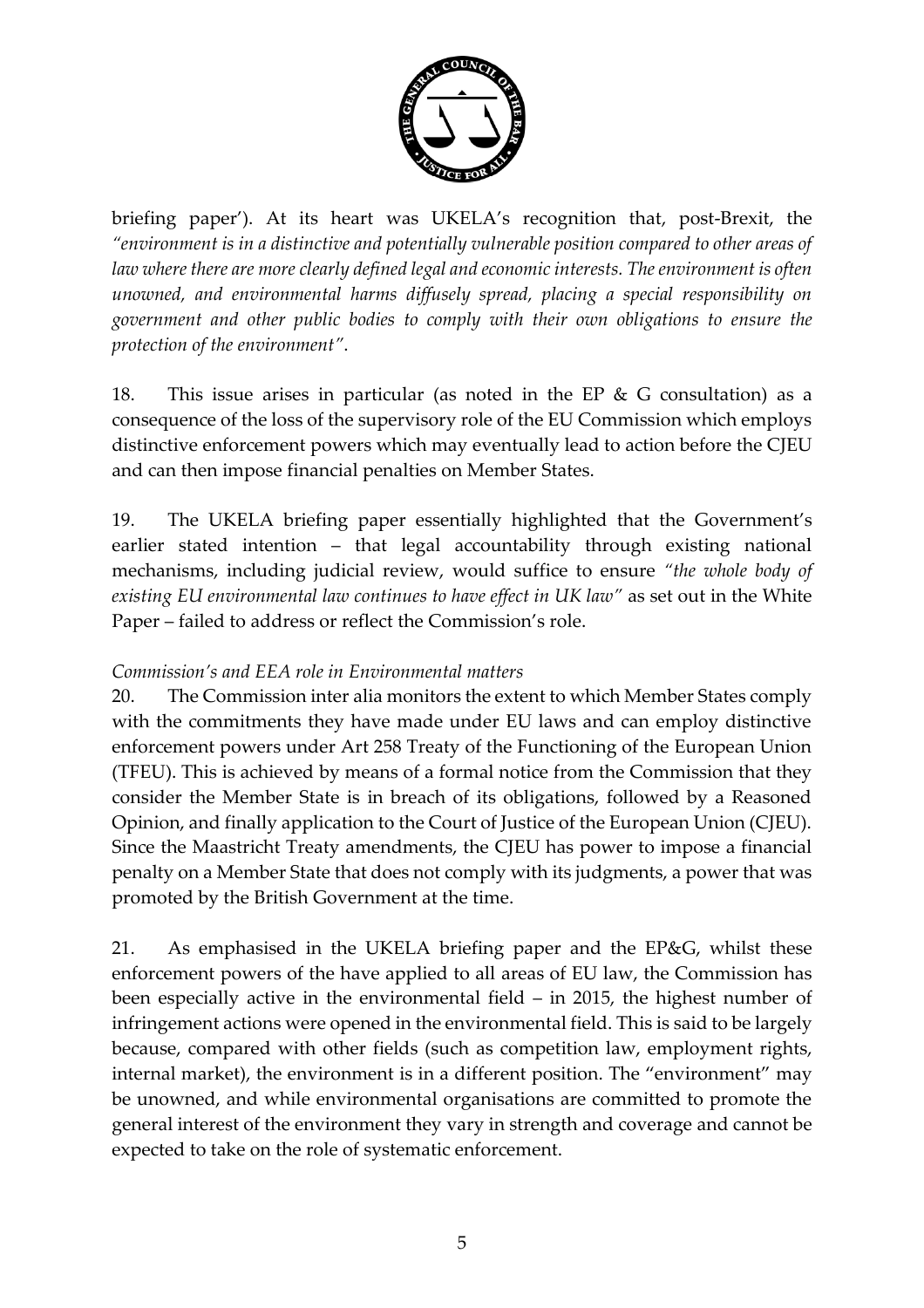

22. The distinctive nature of the environment means that in most jurisdictions, including UK public bodies (government departments, local authorities, specialised agencies), have a particular responsibility for environmental protection but often also face conflicting policy priorities and financial constraints. UKELA concluded this made it easy for their environmental obligations to be compromised or underrated.

23. The supervisory role of the Commission therefore was seen by UKELA as being especially important.

24. The Bar Council agrees with the views expressed by UKELA.

25. The Commission does not have any form of 'environmental inspectorate' in the environmental field but instead developed a citizens' complaint procedure under which anyone can alert the Commission of a potential breach without any cost.

26. The Commission also relies upon implementation reports sent by Member States, as well as its own studies and issues highlighted in MEPs' questions.

27. The Commission not only ensures national law fully reflects EU environmental law but also seeks to see that it is applied in practice. Many of its infringement proceedings have been concerned with instances where the formal law is in place but has not been effectively implemented, and its focus is on the Member State, be it a government department, local authority or other public body.

28. The Commission's procedures allow the resolution of many cases without initiating formal legal proceedings against Member States and – since 2008 – has deployed a scheme whereby citizens' complaints could be sent to Member States for resolution without formal registration by the Commission. If there is no satisfactory voluntary resolution to a complaint, the Commission may start infringement proceedings.

29. As well as the CJEU's role, there is the European Environment Agency ('the EEA') which is tasked with providing sound, independent information on the environment. Its work includes producing and publishing independent assessments of progress in the implementation of the EU's environmental action programmes, which are the guiding frameworks for EU environmental policy. In addition, EU citizens can petition the European Parliament over concerns about the application of EU law which affect them directly. The European Parliament cannot refer perceived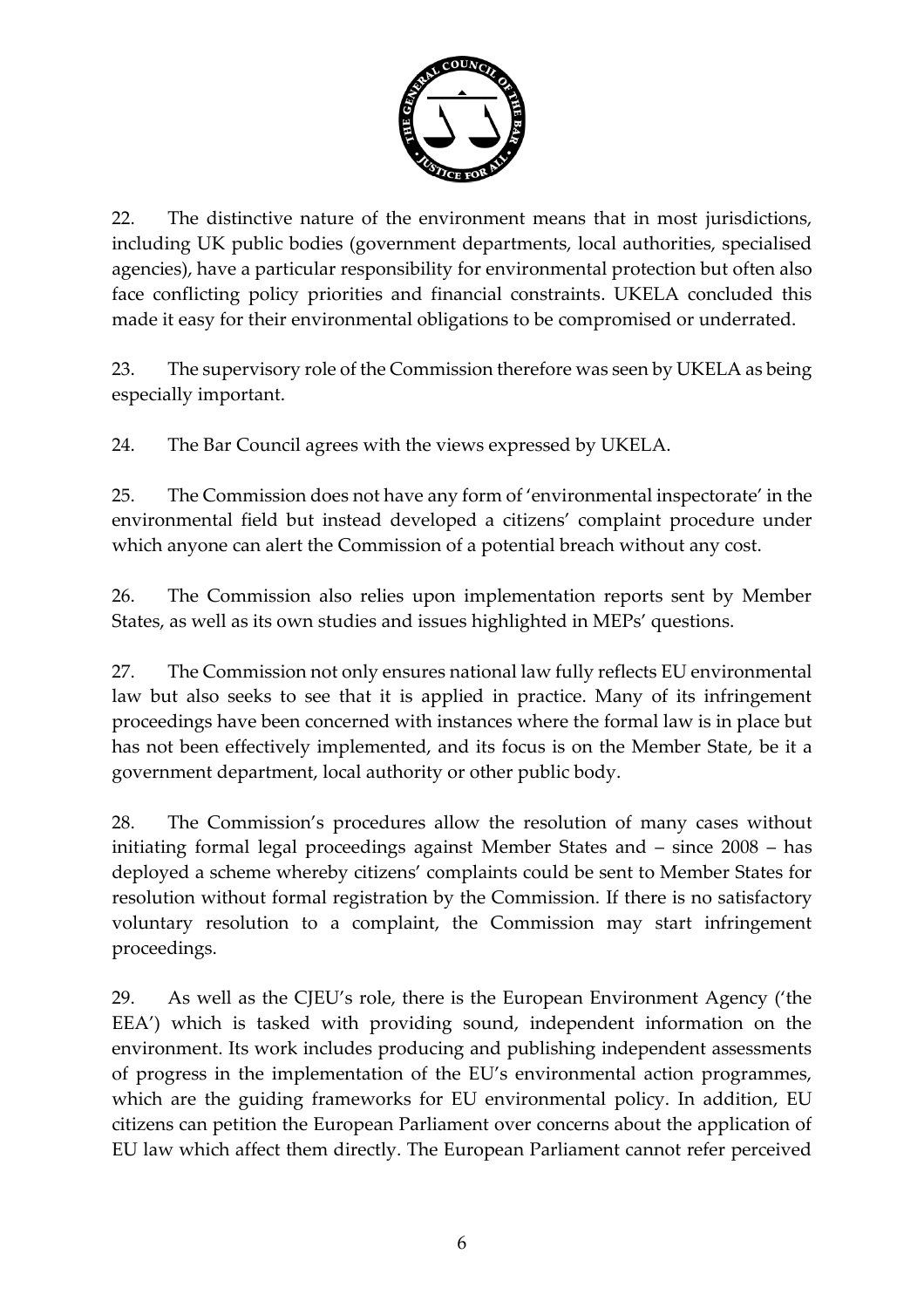

infringements to the CJEU, but it can ask the Commission to investigate petitions on its behalf.

#### *Watchdog's Proposed Powers and Function*

30. Post-Brexit, the Commission will no longer have any enforcement functions against the UK and the citizens' complaint procedure will disappear.

31. UKELA essentially concluded that the existing UK procedures concerning environmental accountability could not replicate the features of legal and political accountability which the Commission has brought to date in the environmental field and ensure the Rule of Law is upheld. It therefore proposed some form of new supervisory body be created to fill the institutional/supervisory gap and drew attention to the way other countries addressed this issue or created such a body.

32. The body the EP&G proposes other than being an independent body has three proposed functions:

- (i) General scrutiny and advice ('Role (i))
- (ii) Hear individual complaints ('Role (ii))
- (iii) Enforce government delivery of environmental law ('Role (iii))

[NB S.16(1)(c) EUWA itself appears only to reflect role (iii) and the taking of "*proportionate enforcement action (including legal proceedings if necessary) where the authority considers that a Minister of the Crown is not complying with environmental law*"].

33. In terms of Role (i), it seems akin to the Committee on Climate Change [81]. It is to be able to express an "*independent opinion"* [86]; lay reports before Parliament [86]; conduct and publish an annual assessment of national progress against the UK's 25 year environmental delivery plan [87] and the potential is there for Govt to commissions the body to provide advice (e.g. on enacting policies on the 25 Year Plan).

34. In terms of <u>Role (ii)</u>, it would appear to be akin to that of an ombudsman [91-93]. It would consider all valid complaints but has a discretion as to appropriate action to take in each case [92]. At [94] the EP& G states *"the new environmental body would effectively be able to make a prominent declaration in cases where it found that an authority had failed to implement environmental law properly"*. However, such *declarations* would not themselves be legally binding.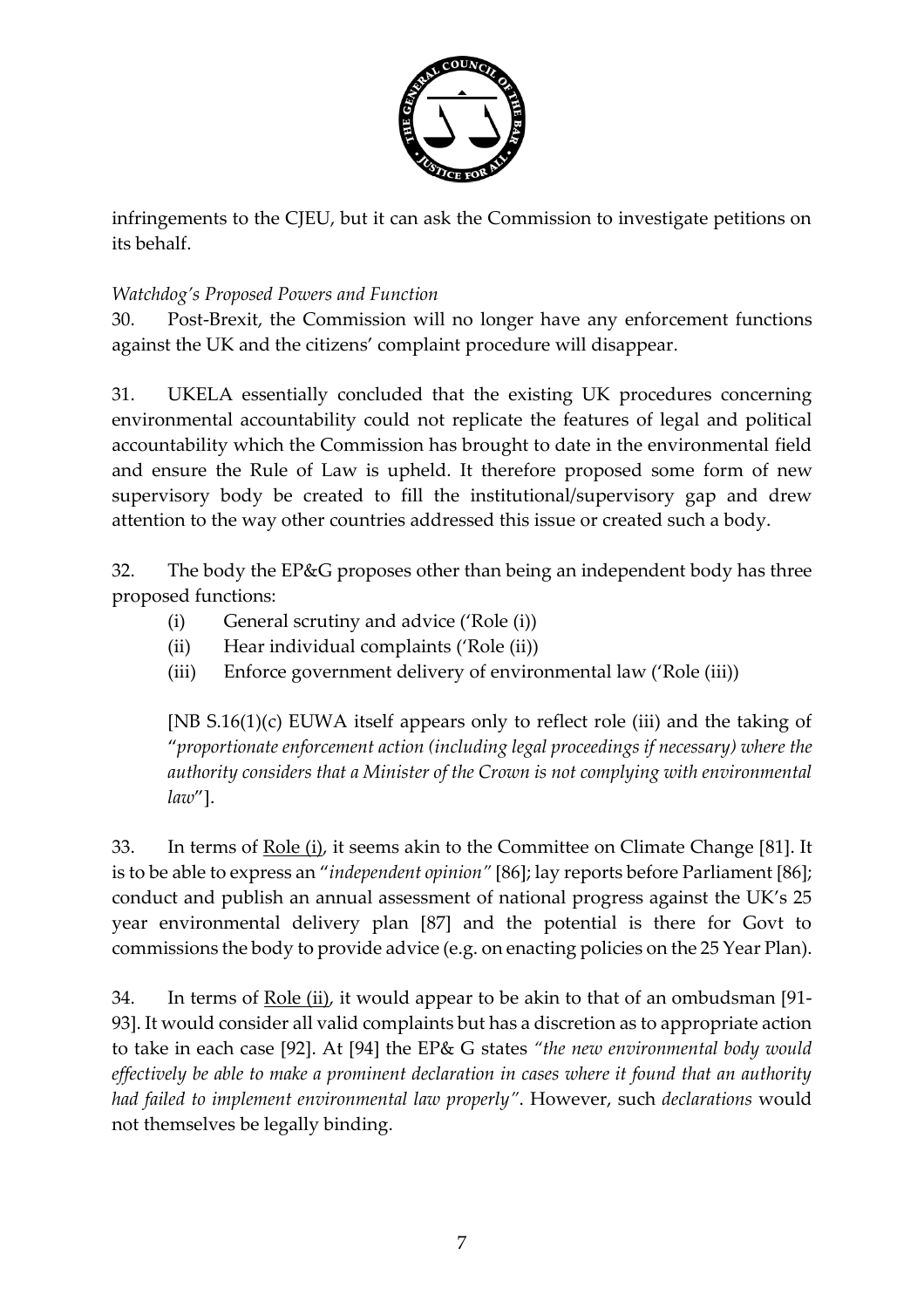

35. The suggestion is that it would serve as "*a powerful driver for the government to change its approach or reconsider its decision".* In addition, it is suggested that such views *"could also be relied upon in the context of any legal proceedings brought by a third party regarding the authority's decision.*

36. In terms of the enforcing <u>Role (iii</u>), it is said that the body would supervise the Government's delivery of "*environmental law*" (to be defined in the Bill). This would be achieved through a power to issue *"advisory notices".* 

37. These appear to be in effect the main form of proposed enforcement.

38. As an alternative to advisory notice, the EP&G raises the suggestion that the "*new body could be given the power to issue binding notices" [105]* which *"could require government to implement the corrective action specified in the notice, subject to a right of appeal to resolve any disputed matters".*

39. In addition, a further alternative option is to provide the body with the right to *"intervene in legal proceedings brought by others in relation to the government bodies and subjects within its remit*" (similar to the powers that have been provided to environmental ombudsmen in some other countries such as Austria and Hungary and/or similar to the EHRC's role).

40. The power to agree environmental undertakings in the event that a government authority accepts that it has failed to meet its environmental responsibilities is also mooted (akin to the ICO's role).

41. The question is raised whether the new body should have a role overseeing central Government only or also other public bodies.

#### **Overall Commentary**

42. The Bar Council notes that the new body would not have comparable powers in respect of individual complaints as exists under the Commission. In particular, there is no proposed role or power to take the Government to Court.

43. Further it would not have a role in securing compliance with international environmental agreements [124] and *"matters related to climate change"* are specifically excluded [127].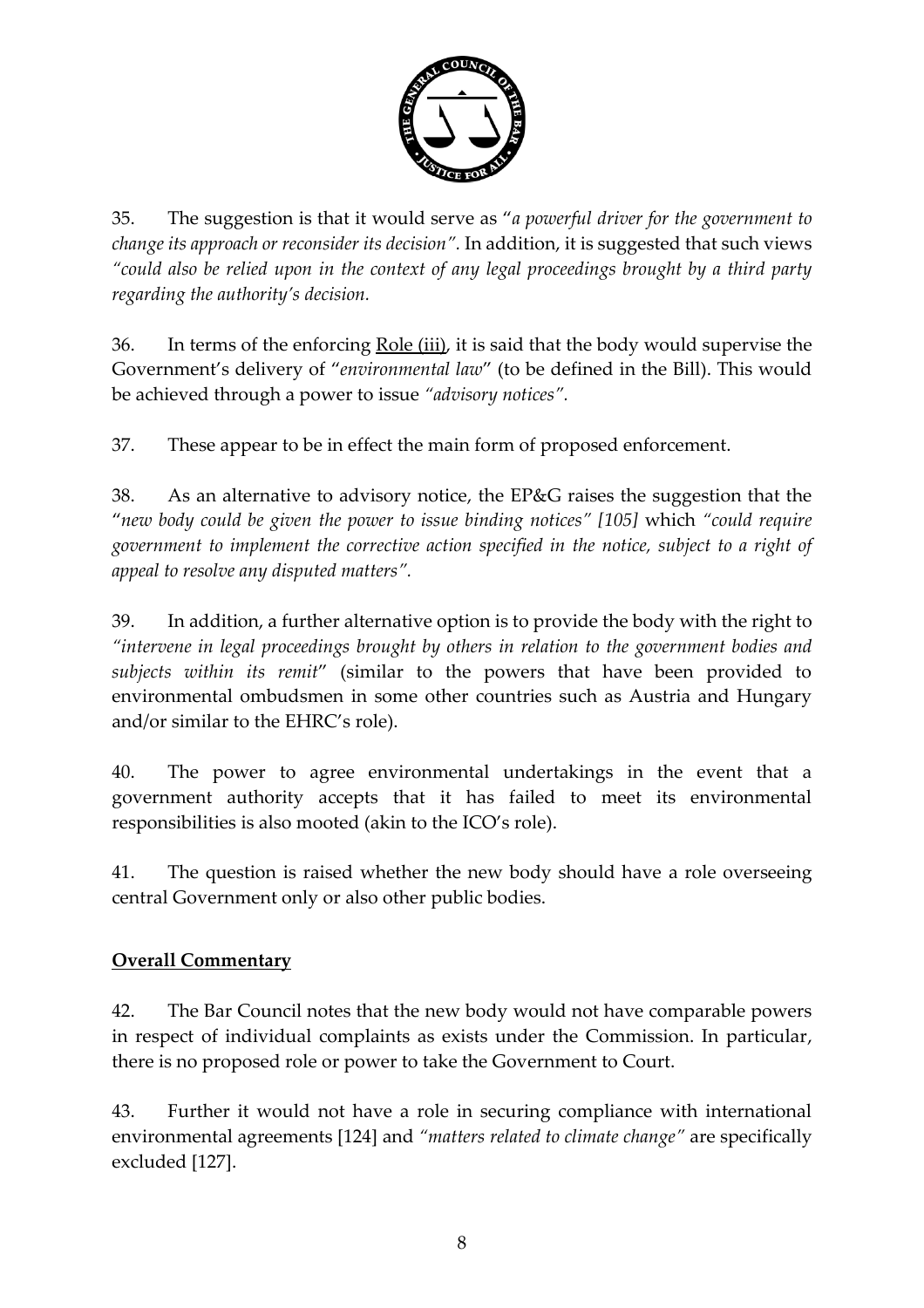

44. To that end, the Bar Council considers that the new body – as currently proposed – would lack equivalent powers to those currently available to the Commission and other related legal bodies. It is therefore concerned that there is an absence of powers that have any real force or 'teeth'.

#### **Question 4: Do you think there will be any environmental governance mechanisms missing as a result of leaving the EU?**

45. See above.

#### **Question 5: Do you agree with the proposed objectives for the establishment of the new environmental body?**

46. This is a matter the Bar Council considers this is best answered by specialist practitioners.

#### **Question 6: Should the new body have functions to scrutinise and advise the government in relation to extant environmental law?**

47. This is a matter that the Bar Council considers, on balance, is best answered by specialist practitioners.

### **Question 7: Should the new body be able to scrutinise, advise and report on the delivery of key environmental policies, such as the 25 Year Environment Plan?**

48. This is a matter that the Bar Council considers, on balance, is best answered by specialist practitioners.

### **Question 8: Should the new body have a remit and powers to respond to and investigate complaints from members of the public about the alleged failure of government to implement environmental law?**

49. In light of the assessment above of the existing powers and complaints procedure currently available through the commission and the stated aim of the Government to ensure consistency and maintenance of existing rights and laws, it is the Bar Council's view that such a remit for the new body would help reflect the current rights.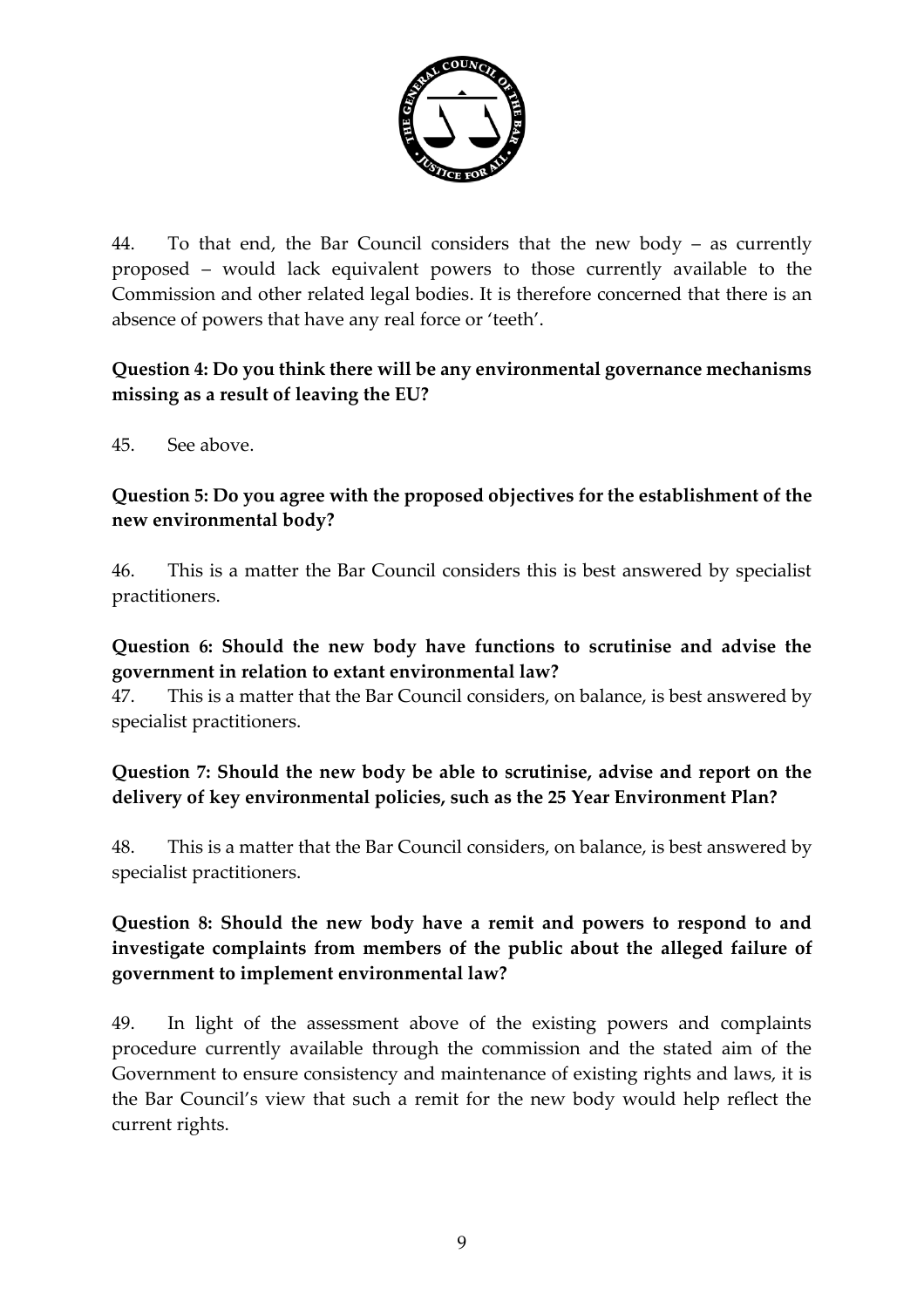

**Question 9: Do you think any other mechanisms should be included in the framework for the new body to enforce government delivery of environmental law beyond advisory notices?**

50. In accordance with the above, the Bar Council considers that greater powers and clearer mechanisms are required.

### **Question 10: The new body will hold national government directly to account. Should any other authorities be directly or indirectly in the scope of the new body?**

51. The Bar Council notes the suggestion that Government will be held "directly to account." If and to the extent that is what the new body's powers achieve and achieve with any force, then the Bar Council considers that it would be appropriate for public authorities and statutory bodies to be under its scrutiny and remit.

52. In terms of the nature of any account or to which any authority is held post Brexit the Bar Council notes that it would be limited by the fact that paragraph 4 in Schedule 1 to the EUWA has abolishes Francovich damages against the State.

### **Question 11: Do you agree that the new body should include oversight of domestic environmental law, including that derived from the EU, but not of international environmental agreements to which the UK is party?**

53. Whilst this is a question best addressed by specialist practitioners, the Bar Council considers that given that public authorities – and indeed the public – are affected by certain international agreements and conventions in respect of environmental law (e.g. the Aarhus Convention) the Bar Council considers such oversight is important.

### **Question 12: Do you agree with our assessment of the nature of the body's role in the areas outlined above?**

54. See above.

#### **Question 13: Should the body be able to advise on planning policy?**

55. This is a matter the Bar Council considers that is best answered by specialist practitioners.